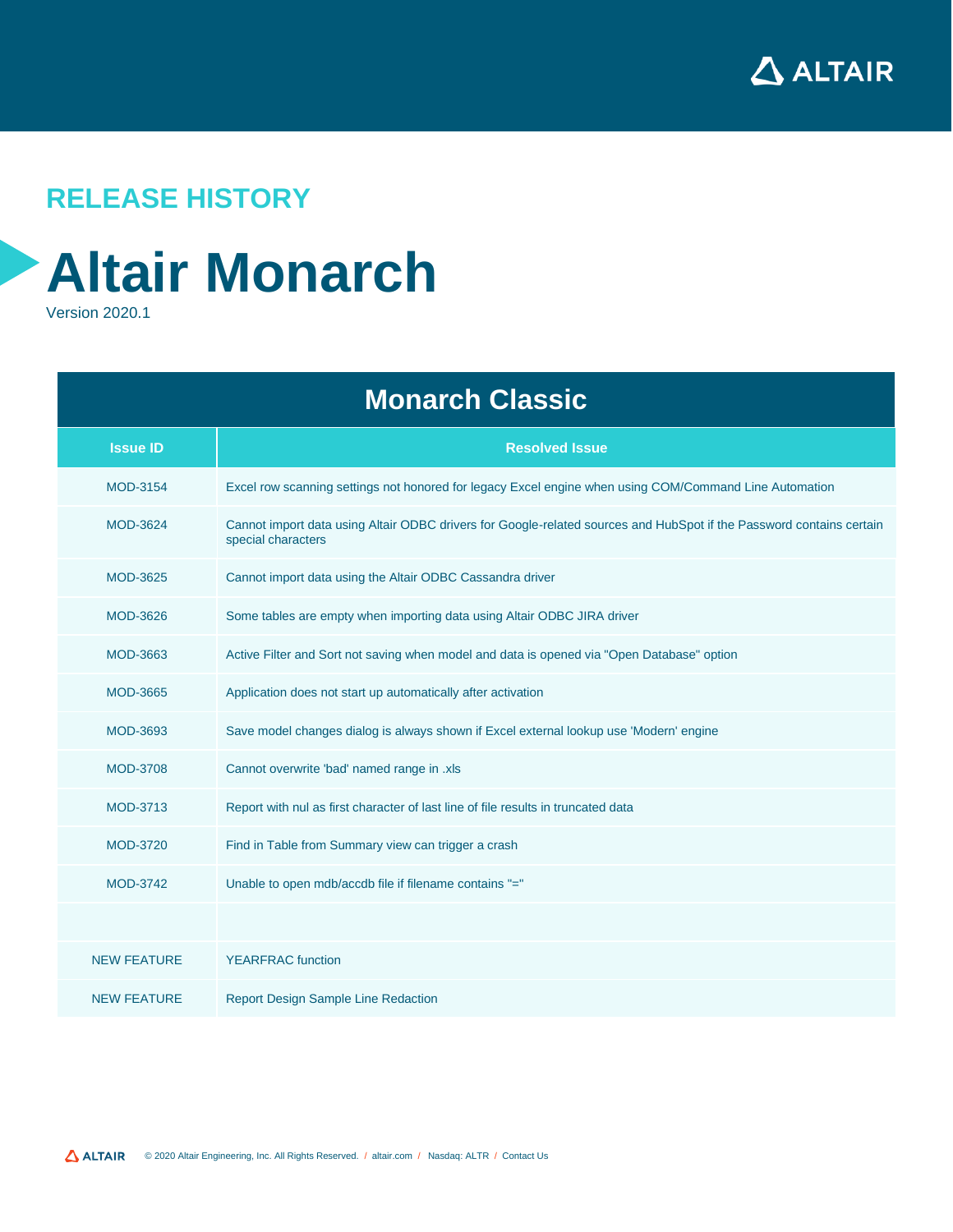

| <b>Issue ID</b>    | <b>Resolved Issue</b>                                                            |
|--------------------|----------------------------------------------------------------------------------|
| <b>ENHANCEMENT</b> | Allow multi-select while adding fields to a Summary                              |
| <b>ENHANCEMENT</b> | Updated password encryption method to support passwords of any length            |
| <b>ENHANCEMENT</b> | Improved performance of Table view when many large external lookups are present. |
| <b>ENHANCEMENT</b> | Base64Decode function now tolerant of missing padding on encoded values          |
| <b>ENHANCEMENT</b> | Cancelable Table and Summary search                                              |
| <b>ENHANCEMENT</b> | Icons to show Data Type in Summary Design - Add / Remove Fields                  |
| <b>ENHANCEMENT</b> | Monarch Utility - Allow for grid multi-selection on the Manage References page   |

| <b>Data Prep Studio</b> |                                                                                                                              |  |
|-------------------------|------------------------------------------------------------------------------------------------------------------------------|--|
| <b>Issue ID</b>         | <b>Resolved Issue</b>                                                                                                        |  |
| <b>DPS-3272</b>         | Missing error message when opening a file, as an HTML, with an unknown extension (for example .c)                            |  |
| <b>DPS-3819</b>         | Floating traps: When replacing sample text, mask characters at the beginning of the line do not move with the rest           |  |
| <b>DPS-4522</b>         | At high DPI the multi-selection filter dialog extends past the bottom of the screen when you have a large number of<br>items |  |
| <b>DPS-4953</b>         | Export to existing Excel named range with broken references does not fix up accordingly                                      |  |
| <b>DPS-5069</b>         | Crash dialog can encounter an exception in some circumstances                                                                |  |
| <b>DPS-5174</b>         | Error in Preview Grid when Merge Columns only has 1 row                                                                      |  |
| <b>DPS-5549</b>         | Settings Dialog - Time Intervals tab clips on high DPI such that you can't see OK / Cancel                                   |  |
| <b>DPS-5886</b>         | Opening an accdb file when the Access Database Engine of the correct bitness is not installed causes a crash                 |  |
| <b>DPS-6168</b>         | Google Sheets Connector doesn't Display French Special characters properly in Column Names                                   |  |
| <b>DPS-6234</b>         | Hang when getting list of tables via ODBC if number of tables is 100K+                                                       |  |
| <b>DPS-6235</b>         | Hang when getting list of tables via SQL Server Connector if number of tables is 100K+                                       |  |
| <b>DPS-6315</b>         | No way to edit credentials for existing ODBC connection                                                                      |  |
| <b>DPS-6370</b>         | Cassandra: Cannot login when using password with certain special characters                                                  |  |
| <b>DPS-6436</b>         | OLEDB Connector: 'Enter Password' dialog not appearing under certain conditions                                              |  |
| <b>DPS-6485</b>         | Cannot import data using CData ODBC Google drivers and HubSpot if the Password contains certain special characters           |  |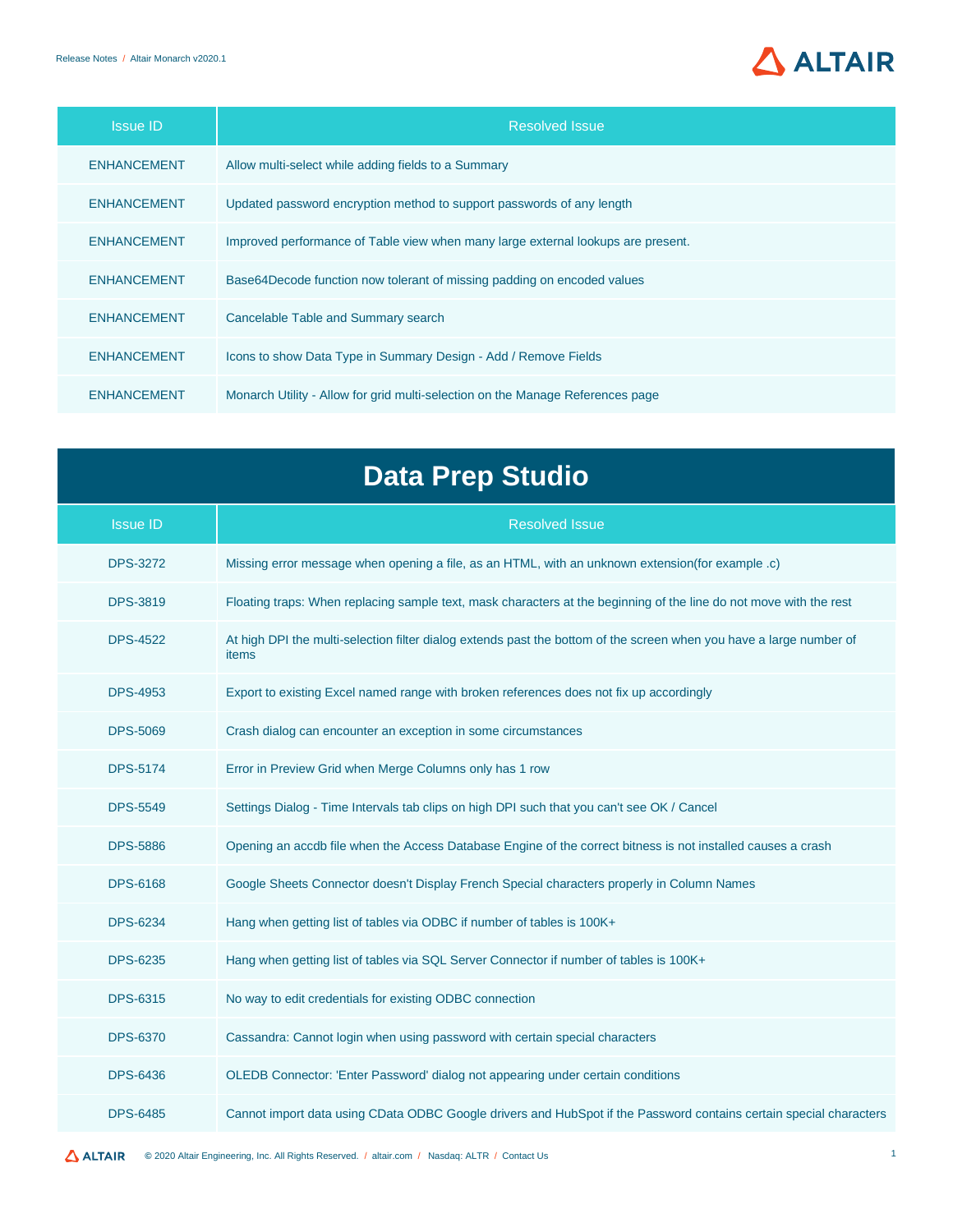

| <b>Data Prep Studio</b> |                                                                                                                                               |
|-------------------------|-----------------------------------------------------------------------------------------------------------------------------------------------|
| <b>Issue ID</b>         | <b>Resolved Issue</b>                                                                                                                         |
| <b>DPS-6486</b>         | Some tables are empty when importing data using the Altair ODBC JIRA driver                                                                   |
| <b>DPS-6524</b>         | Zendesk: Cannot import data using passwords with certain special characters                                                                   |
| <b>DPS-6528</b>         | ODBC Connector - Salesforce: Cannot import data when using password that contains certain special characters                                  |
| <b>DPS-6530</b>         | Different connectors' OK button requires clicking on Preview Button before being enabled                                                      |
| <b>DPS-6541</b>         | Crash when opening a file whose name begins with a dot and does not have any additional dots                                                  |
| <b>DPS-6551</b>         | Workspace with custom changes always prompts to save unsaved changes despite not having any unsaved changes                                   |
| <b>DPS-6552</b>         | Sort dialog error message clips into grid header                                                                                              |
| <b>DPS-6571</b>         | Error when using MySQL Driver: Reading failed at row Array cannot be null Parameter name: Chars                                               |
| <b>DPS-6575</b>         | Error messages in Connector dialogs cannot be copied to the clipboard.                                                                        |
| <b>DPS-6586</b>         | Duplicated Icon - Multi column select - Replace - Nulls and Blank Values                                                                      |
| <b>DPS-6588</b>         | Conversion of EU Date in CHAR Format to DATE format using Ctod() function and "d/m/y" argument fails                                          |
| <b>DPS-6589</b>         | Selecting "Ignore Blank Rows" when loading an Excel file and using "Monarch Excel Table" engine leaves blank row at<br>the end of the dataset |
| <b>DPS-6598</b>         | Incorrect error message displayed when a Pivot Transform is broken due to a missing column                                                    |
| <b>DPS-6599</b>         | The delete operation when selecting multiple columns in the prepare grid is missing an icon                                                   |
| <b>DPS-6622</b>         | Select All (Expected Columns) in Map Columns is checked even when not all of the expected columns are selected                                |
| <b>DPS-6647</b>         | Issues when editing children of an append table with missing files                                                                            |
| <b>DPS-6656</b>         | User Name and Old Password fields are not filled with data - LS Credentials - Change Password                                                 |
| <b>DPS-6662</b>         | Crash - Editing an Append with children in error states and clicking OK crashes the application in some circumstances                         |
| <b>DPS-6669</b>         | Edit Append - Columns added with the + button are gone when you reenter the dialog                                                            |
| <b>DPS-6678</b>         | Extract Rows and Delete Column/s are using the same icon                                                                                      |
| <b>DPS-6688</b>         | Connectors with OAuth - fail to include the Other Connection Options before launching the OAuth login                                         |
| <b>DPS-6712</b>         | Worksheet Design - Settings and Apply To dialogs may disappear                                                                                |
| <b>DPS-6723</b>         | MongoDB - Preview Data and OK button may be disabled                                                                                          |
| <b>DPS-6749</b>         | Worksheet Design is treating append as a Group Footer and associating value where it should be blank                                          |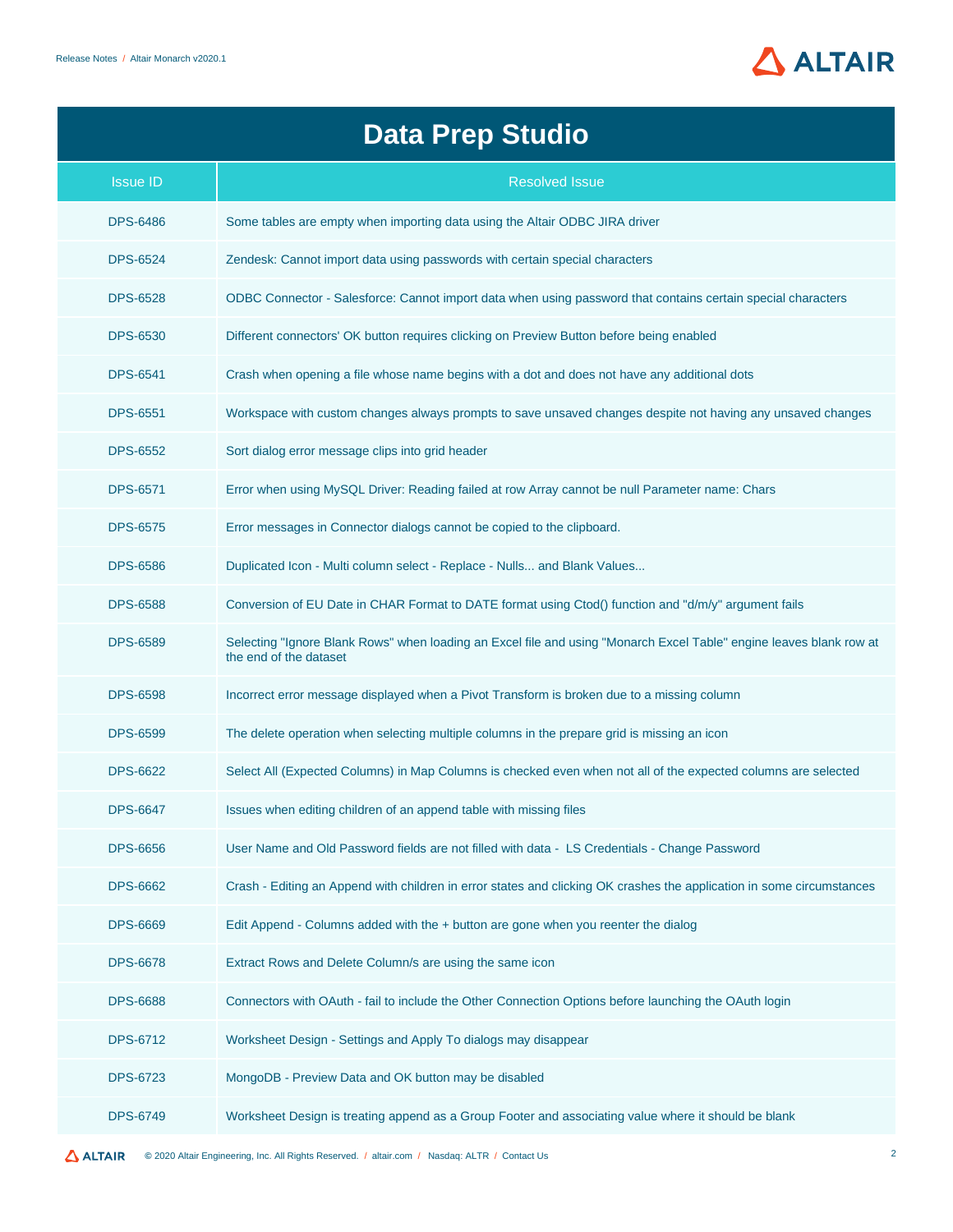

## **Data Prep Studio**

| <b>Issue ID</b>    | <b>Resolved Issue</b>                                                                                                                   |
|--------------------|-----------------------------------------------------------------------------------------------------------------------------------------|
| <b>DPS-6752</b>    | Worksheet Design - If you swap a Template with existing fields to type Exclusion the grid disappears and Accept is<br>disabled          |
| <b>DPS-6769</b>    | Report with nul as first character of the last line of file results in truncated data                                                   |
| <b>DPS-6774</b>    | Cannot overwrite 'bad' named range in .xls                                                                                              |
| <b>DPS-6785</b>    | Join Canvas - Edit join button is missing                                                                                               |
| <b>DPS-6788</b>    | Trap editor size does not automatically increase once long line at the end of a large report is loaded.                                 |
| <b>DPS-6793</b>    | OK buttons in Connectors are enabled even if the connection settings are blank                                                          |
| <b>DPS-6807</b>    | Report Design - Typing in field name textbox past its initial length resizes the left hand panel.                                       |
| <b>DPS-6844</b>    | Extra separator visible in Load Plan dropdown menu                                                                                      |
| <b>DPS-6876</b>    | Report Design: Cannot click the "Toggle the NOT state of the Selected Trap Characters" button when the selection is<br>longer than mask |
| <b>DPS-6931</b>    | Worksheet Design - Append data captured changes when you go into Edit Worksheet Design in some cases                                    |
| <b>DPS-6939</b>    | Report design: Line which is partially in view is treated as if it is in view and not brought completely into the viewport              |
|                    |                                                                                                                                         |
| <b>NEW FEATURE</b> | <b>YEARFRAC</b> function                                                                                                                |
| <b>NEW FEATURE</b> | <b>Report Design Sample Line Redaction</b>                                                                                              |
| <b>NEW FEATURE</b> | <b>Teradata Connector</b>                                                                                                               |
|                    |                                                                                                                                         |
| <b>ENHANCEMENT</b> | Ability to specify column types in Load Options for delimited text input                                                                |
| <b>ENHANCEMENT</b> | Formula Dialog - Add preview grid                                                                                                       |
| <b>ENHANCEMENT</b> | Support Monarch Classic text input options                                                                                              |
| <b>ENHANCEMENT</b> | Expand password entry dialog to support all sensitive credentials                                                                       |
| <b>ENHANCEMENT</b> | Ability to remove a table from an Append inside the Append Helper                                                                       |
| <b>ENHANCEMENT</b> | New password encryption method to support passwords >58 characters                                                                      |
| <b>ENHANCEMENT</b> | Prepopulate crash handler email template with stack trace, system info, and log file contents                                           |